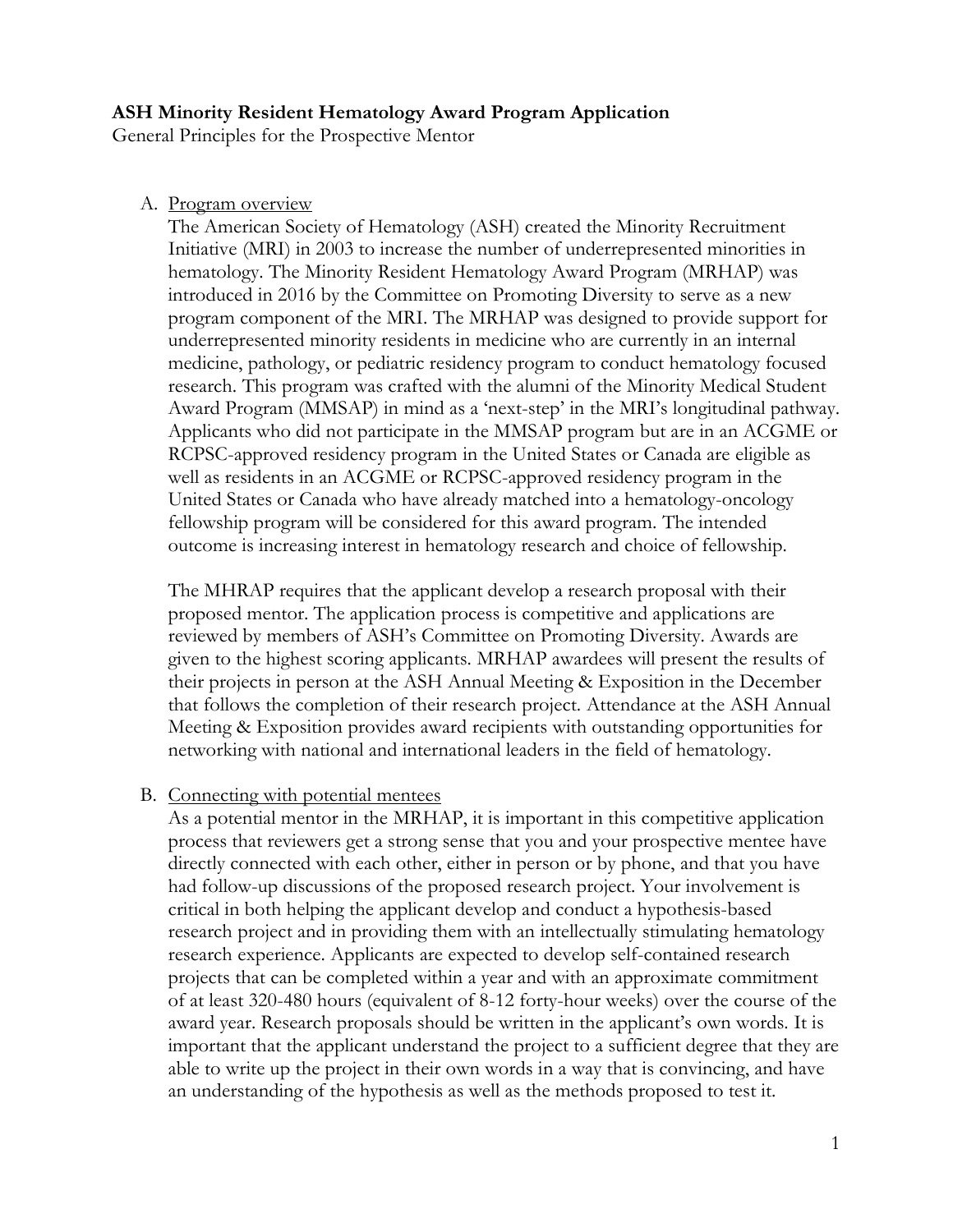If the project involves a clinical trial, biospecimens, or other activities that require IRB approval or approval by an Institutional Animal Care and Use Committee or similar regulatory body, it is important that the approvals be obtained in advance of the start date of the project. The date of approval needs to be clearly indicated in the application. In addition to helping the applicant develop their research project and supervising them in the lab, you will be expected to guide them in preparing their oral presentation to be delivered at the American Society of Hematology annual meeting in the December that follows the completion of their research project. The presentation year will be selected by the applicant at the time of the application.

- C. Assisting the Applicant in Development of Their Proposal what criteria do the reviewers use to score applications?
	- 1. Resident Applicant's Research Proposal

a. Is this a well written proposal with a clearly defined role for the resident?

b. Will the applicant be able to obtain preliminary results within a year, with a minimum commitment of at least 320-480 hours (equivalent of 8-12 forty hour weeks)? If not, will there be preliminary results available for the applicant to present at the Promoting Minorities in Hematology event during the ASH annual meeting?

c. Is this a significant problem in hematology and will the applicant's participation in this project potentially lead to an interest in pursuing hematology as a sub-specialty?

d. What are the applicant's career goals? Do they have a long-standing interest in hematology or were they recently introduced to the subspecialty and hoping to learn more?

2. Mentor's NIH Biosketch

a. Does the mentor have a sustained record of NIH grant support or support from relevant scientific grant awarding agencies?

b. Does the mentor have relevant publications in competitive journals? c. Residents working with both a junior and senior research mentor must submit NIH biosketchs for both mentors with their completed application.

3. Research Mentor's Letter of Support (refer to D below)

a. Is there a mentoring plan in place? How frequently will the mentor meet with the mentee? If the prospective mentor is a junior faculty, is there a more senior co-mentor or a mentoring team assembled? b. Is there a strong research environment? Will the mentee have the opportunity to attend clinical discussions and journal clubs? c. Does the mentor or mentoring team have a track record in mentoring others? If so, how many, and what is their current status? d. Is there evidence of interaction between the applicant and mentor in the design of the research proposal? Is there evidence the mentor has reviewed the mentee's research proposal and provided feedback on content as well as spelling and grammatical errors?